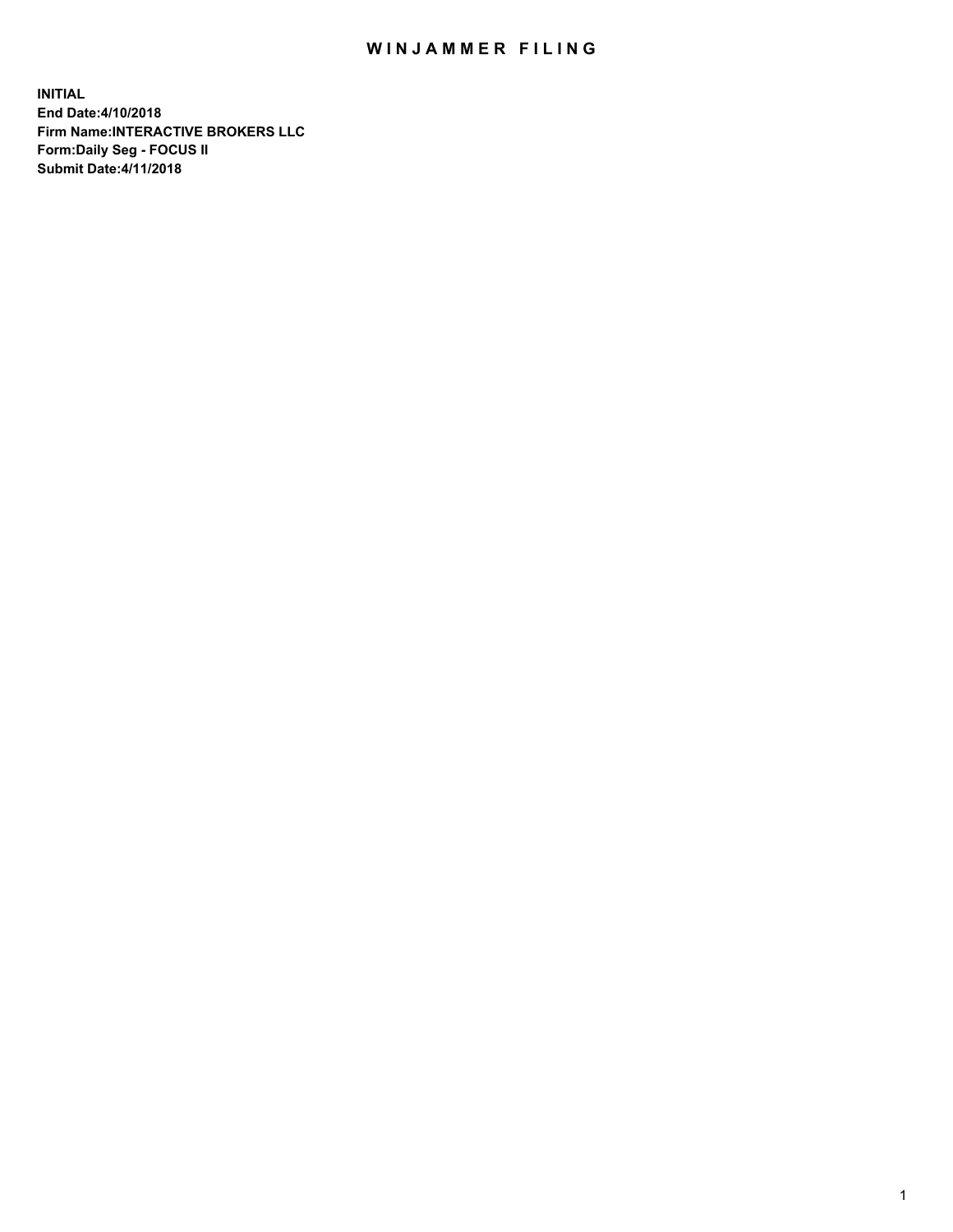## **INITIAL End Date:4/10/2018 Firm Name:INTERACTIVE BROKERS LLC Form:Daily Seg - FOCUS II Submit Date:4/11/2018 Daily Segregation - Cover Page**

| Name of Company<br><b>Contact Name</b><br><b>Contact Phone Number</b><br><b>Contact Email Address</b>                                                                                                                                                                                                                          | <b>INTERACTIVE BROKERS LLC</b><br><b>James Menicucci</b><br>203-618-8085<br>jmenicucci@interactivebrokers.c<br>om |
|--------------------------------------------------------------------------------------------------------------------------------------------------------------------------------------------------------------------------------------------------------------------------------------------------------------------------------|-------------------------------------------------------------------------------------------------------------------|
| FCM's Customer Segregated Funds Residual Interest Target (choose one):<br>a. Minimum dollar amount: ; or<br>b. Minimum percentage of customer segregated funds required:% ; or<br>c. Dollar amount range between: and; or<br>d. Percentage range of customer segregated funds required between: % and %.                       | $\overline{\mathbf{0}}$<br>0<br>155,000,000 245,000,000<br>00                                                     |
| FCM's Customer Secured Amount Funds Residual Interest Target (choose one):<br>a. Minimum dollar amount: ; or<br>b. Minimum percentage of customer secured funds required:%; or<br>c. Dollar amount range between: and; or<br>d. Percentage range of customer secured funds required between: % and %.                          | $\overline{\mathbf{0}}$<br>0<br>80,000,000 120,000,000<br>00                                                      |
| FCM's Cleared Swaps Customer Collateral Residual Interest Target (choose one):<br>a. Minimum dollar amount: ; or<br>b. Minimum percentage of cleared swaps customer collateral required:% ; or<br>c. Dollar amount range between: and; or<br>d. Percentage range of cleared swaps customer collateral required between:% and%. | $\overline{\mathbf{0}}$<br>$\overline{\mathbf{0}}$<br>00<br>0 <sub>0</sub>                                        |

Attach supporting documents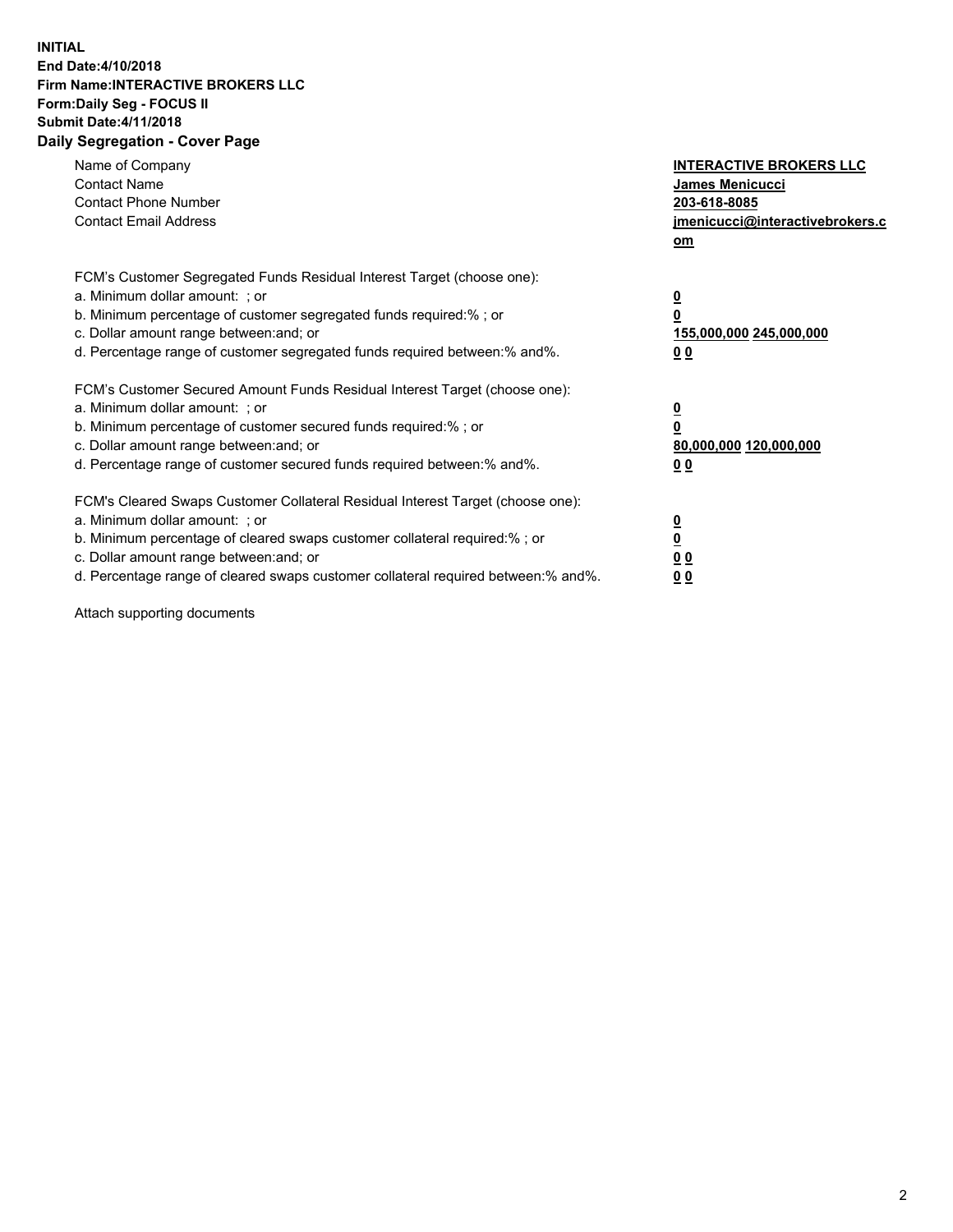## **INITIAL End Date:4/10/2018 Firm Name:INTERACTIVE BROKERS LLC Form:Daily Seg - FOCUS II Submit Date:4/11/2018 Daily Segregation - Secured Amounts**

|                | Daily Jegregation - Jeculed Aniounts                                                                       |                                   |
|----------------|------------------------------------------------------------------------------------------------------------|-----------------------------------|
|                | Foreign Futures and Foreign Options Secured Amounts                                                        |                                   |
|                | Amount required to be set aside pursuant to law, rule or regulation of a foreign                           | $0$ [7305]                        |
|                | government or a rule of a self-regulatory organization authorized thereunder                               |                                   |
| 1.             | Net ledger balance - Foreign Futures and Foreign Option Trading - All Customers                            |                                   |
|                | A. Cash                                                                                                    | 455,271,248 [7315]                |
|                | B. Securities (at market)                                                                                  | $0$ [7317]                        |
| 2.             | Net unrealized profit (loss) in open futures contracts traded on a foreign board of trade                  | -15,513,892 <sup>[7325]</sup>     |
| 3.             | Exchange traded options                                                                                    |                                   |
|                | a. Market value of open option contracts purchased on a foreign board of trade                             | <u>78,321</u> [7335]              |
|                | b. Market value of open contracts granted (sold) on a foreign board of trade                               | -37,391 [7337]                    |
| 4.             | Net equity (deficit) (add lines 1.2. and 3.)                                                               | 439,798,286 [7345]                |
| 5.             | Account liquidating to a deficit and account with a debit balances - gross amount                          | 3,462 [7351]                      |
|                | Less: amount offset by customer owned securities                                                           | 0 [7352] 3,462 [7354]             |
| 6.             | Amount required to be set aside as the secured amount - Net Liquidating Equity                             | 439,801,748 [7355]                |
|                | Method (add lines 4 and 5)                                                                                 |                                   |
| 7.             | Greater of amount required to be set aside pursuant to foreign jurisdiction (above) or line                | 439,801,748 [7360]                |
|                | 6.                                                                                                         |                                   |
|                | FUNDS DEPOSITED IN SEPARATE REGULATION 30.7 ACCOUNTS                                                       |                                   |
| $\mathbf{1}$ . | Cash in banks                                                                                              |                                   |
|                | A. Banks located in the United States                                                                      | 102,684,202 [7500]                |
|                | B. Other banks qualified under Regulation 30.7                                                             | 0 [7520] 102,684,202 [7530]       |
| 2.             | Securities                                                                                                 |                                   |
|                | A. In safekeeping with banks located in the United States                                                  | 348,924,705 [7540]                |
|                | B. In safekeeping with other banks qualified under Regulation 30.7                                         | 0 [7560] 348,924,705 [7570]       |
| 3.             | Equities with registered futures commission merchants                                                      |                                   |
|                | A. Cash                                                                                                    | $0$ [7580]                        |
|                | <b>B.</b> Securities                                                                                       | $0$ [7590]                        |
|                | C. Unrealized gain (loss) on open futures contracts                                                        | $0$ [7600]                        |
|                | D. Value of long option contracts                                                                          | $0$ [7610]                        |
|                | E. Value of short option contracts                                                                         | 0 [7615] 0 [7620]                 |
| 4.             | Amounts held by clearing organizations of foreign boards of trade                                          |                                   |
|                | A. Cash                                                                                                    | $0$ [7640]                        |
|                | <b>B.</b> Securities                                                                                       | $0$ [7650]                        |
|                | C. Amount due to (from) clearing organization - daily variation                                            | $0$ [7660]                        |
|                | D. Value of long option contracts                                                                          | $0$ [7670]                        |
|                | E. Value of short option contracts                                                                         | 0 [7675] 0 [7680]                 |
| 5.             | Amounts held by members of foreign boards of trade                                                         |                                   |
|                | A. Cash                                                                                                    | 120,251,593 [7700]                |
|                | <b>B.</b> Securities                                                                                       | $0$ [7710]                        |
|                | C. Unrealized gain (loss) on open futures contracts                                                        | -7,065,553 [7720]                 |
|                | D. Value of long option contracts                                                                          | 78,321 [7730]                     |
|                | E. Value of short option contracts                                                                         | -37,391 [7735] 113,226,970 [7740] |
| 6.             | Amounts with other depositories designated by a foreign board of trade                                     | $0$ [7760]                        |
| 7.             | Segregated funds on hand                                                                                   | $0$ [7765]                        |
| 8.             | Total funds in separate section 30.7 accounts                                                              | 564,835,877 [7770]                |
| 9.             | Excess (deficiency) Set Aside for Secured Amount (subtract line 7 Secured Statement<br>Page 1 from Line 8) | 125,034,129 [7380]                |
| 10.            | Management Target Amount for Excess funds in separate section 30.7 accounts                                | 80,000,000 [7780]                 |
| 11.            | Excess (deficiency) funds in separate 30.7 accounts over (under) Management Target                         | 45,034,129 [7785]                 |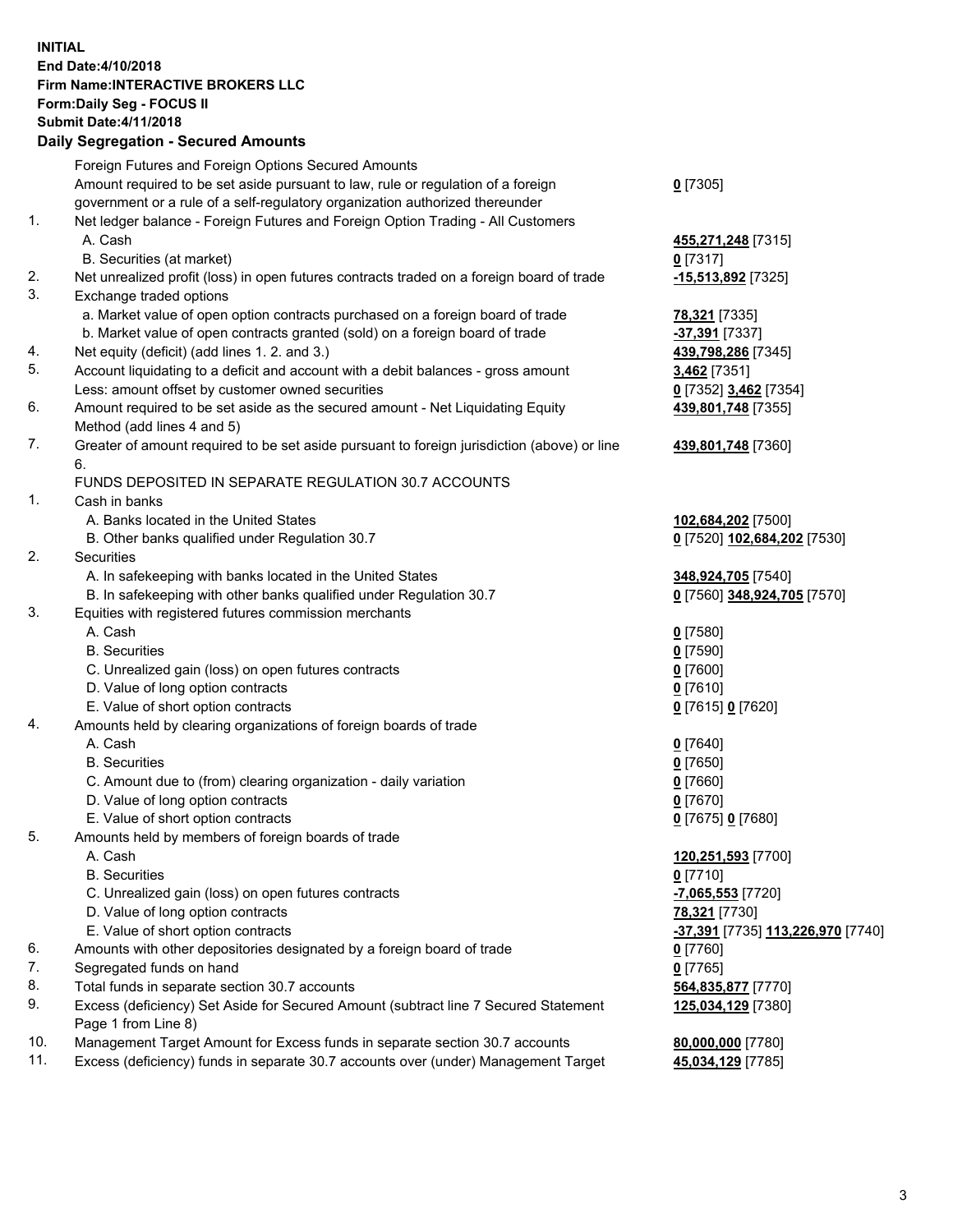**INITIAL End Date:4/10/2018 Firm Name:INTERACTIVE BROKERS LLC Form:Daily Seg - FOCUS II Submit Date:4/11/2018 Daily Segregation - Segregation Statement** SEGREGATION REQUIREMENTS(Section 4d(2) of the CEAct) 1. Net ledger balance A. Cash **4,110,218,389** [7010] B. Securities (at market) **0** [7020] 2. Net unrealized profit (loss) in open futures contracts traded on a contract market **55,100,241** [7030] 3. Exchange traded options A. Add market value of open option contracts purchased on a contract market **214,120,394** [7032] B. Deduct market value of open option contracts granted (sold) on a contract market **-243,415,515** [7033] 4. Net equity (deficit) (add lines 1, 2 and 3) **4,136,023,509** [7040] 5. Accounts liquidating to a deficit and accounts with debit balances - gross amount **299,323** [7045] Less: amount offset by customer securities **0** [7047] **299,323** [7050] 6. Amount required to be segregated (add lines 4 and 5) **4,136,322,832** [7060] FUNDS IN SEGREGATED ACCOUNTS 7. Deposited in segregated funds bank accounts A. Cash **412,075,968** [7070] B. Securities representing investments of customers' funds (at market) **2,828,563,330** [7080] C. Securities held for particular customers or option customers in lieu of cash (at market) **0** [7090] 8. Margins on deposit with derivatives clearing organizations of contract markets A. Cash **21,318,706** [7100] B. Securities representing investments of customers' funds (at market) **1,103,345,856** [7110] C. Securities held for particular customers or option customers in lieu of cash (at market) **0** [7120] 9. Net settlement from (to) derivatives clearing organizations of contract markets **-2,041,519** [7130] 10. Exchange traded options A. Value of open long option contracts **214,151,866** [7132] B. Value of open short option contracts **-243,446,018** [7133] 11. Net equities with other FCMs A. Net liquidating equity **0** [7140] B. Securities representing investments of customers' funds (at market) **0** [7160] C. Securities held for particular customers or option customers in lieu of cash (at market) **0** [7170] 12. Segregated funds on hand **0** [7150] 13. Total amount in segregation (add lines 7 through 12) **4,333,968,189** [7180] 14. Excess (deficiency) funds in segregation (subtract line 6 from line 13) **197,645,357** [7190] 15. Management Target Amount for Excess funds in segregation **155,000,000** [7194]

16. Excess (deficiency) funds in segregation over (under) Management Target Amount Excess

**42,645,357** [7198]